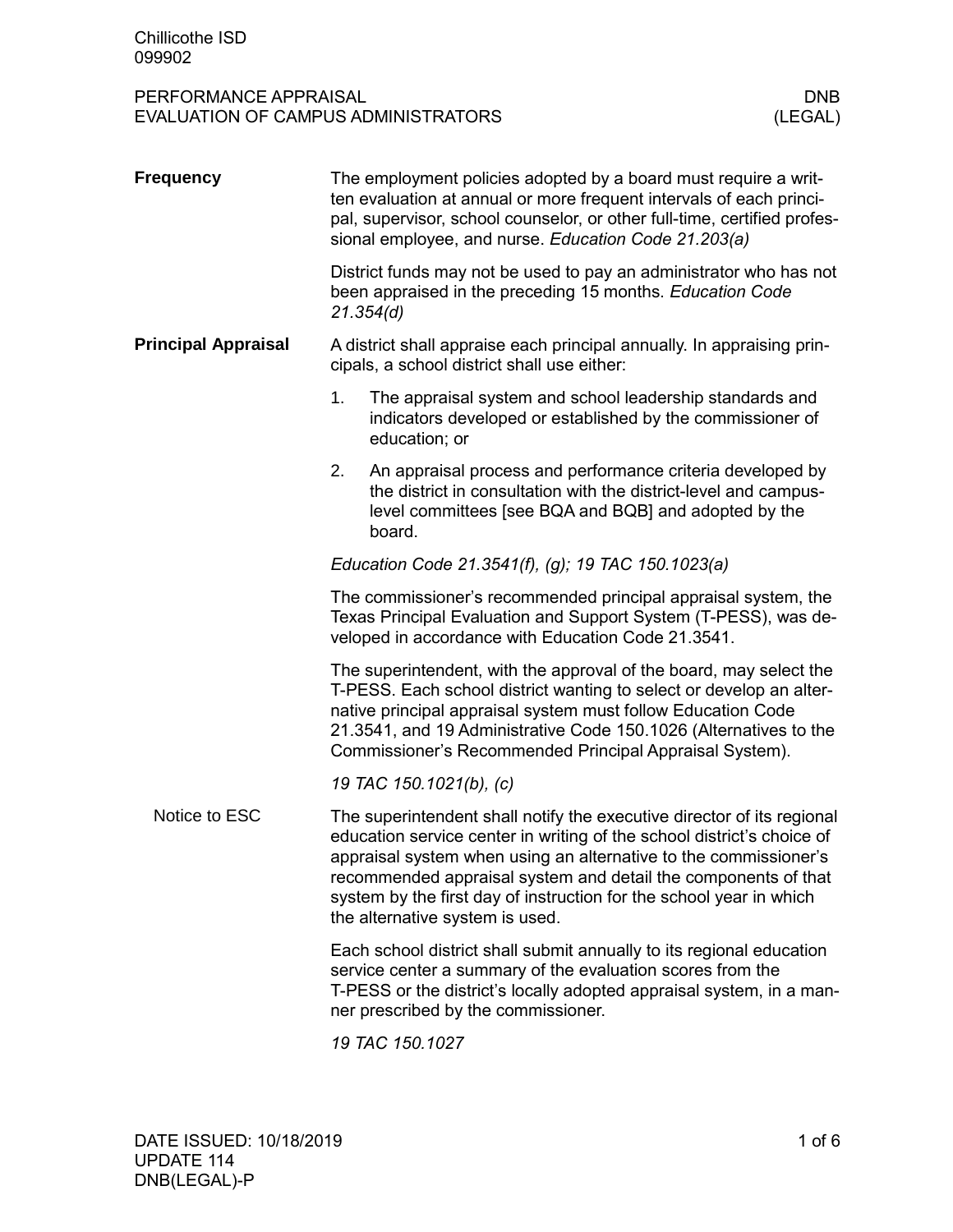| <b>Texas Principal</b><br>Evaluation and<br><b>Support System</b><br>(T-PESS) |                                                                                                                                                                            | Each principal shall be appraised on the following standards and<br>indicators of the T-PESS rubric that is aligned to the Texas Admin-<br>istrator Standards in 19 Administrative Code, Chapter 149 (Com-<br>missioner's Rules Concerning Educator Standards):                                                                                           |  |  |
|-------------------------------------------------------------------------------|----------------------------------------------------------------------------------------------------------------------------------------------------------------------------|-----------------------------------------------------------------------------------------------------------------------------------------------------------------------------------------------------------------------------------------------------------------------------------------------------------------------------------------------------------|--|--|
|                                                                               | 1.                                                                                                                                                                         | Standard I. Instructional Leadership, which includes four indi-<br>cators;                                                                                                                                                                                                                                                                                |  |  |
|                                                                               | 2.                                                                                                                                                                         | Standard II. Human Capital, which includes four indicators;                                                                                                                                                                                                                                                                                               |  |  |
|                                                                               | 3.                                                                                                                                                                         | Standard III. Executive Leadership, which includes four indi-<br>cators;                                                                                                                                                                                                                                                                                  |  |  |
|                                                                               | 4.                                                                                                                                                                         | Standard IV. School Culture, which includes five indicators;<br>and                                                                                                                                                                                                                                                                                       |  |  |
|                                                                               | 5.                                                                                                                                                                         | Standard V. Strategic Operations, which includes four indica-<br>tors.                                                                                                                                                                                                                                                                                    |  |  |
|                                                                               |                                                                                                                                                                            | The evaluation of each of the standards and indicators above shall<br>consider all data generated in the appraisal process.                                                                                                                                                                                                                               |  |  |
|                                                                               |                                                                                                                                                                            | Each principal shall be evaluated on the attainment and progress<br>toward at least one goal, as referenced in 19 Administrative Code<br>150.1023 (Appraisals, Data Sources, and Conferences). At least<br>one goal shall be focused on the improvement of the principal's<br>practice, as captured in the T-PESS rubric indicators and de-<br>scriptors. |  |  |
|                                                                               |                                                                                                                                                                            | If calculating a single overall summative appraisal score for princi-<br>pals, the rating for the attainment of goals shall count for:                                                                                                                                                                                                                    |  |  |
|                                                                               | 1.                                                                                                                                                                         | At least 20 percent of a principal's summative score for a prin-<br>cipal who has served at least one year in his or her role on<br>the same campus; or                                                                                                                                                                                                   |  |  |
|                                                                               | 2.                                                                                                                                                                         | At least 30 percent of a principal's summative score for a prin-<br>cipal who is in his or her first year as principal on a particular<br>campus.                                                                                                                                                                                                         |  |  |
|                                                                               | Each principal shall be evaluated on each of the 21 indicators in<br>Standards I-V identified above and on the attainment of each goal,<br>using the following categories: |                                                                                                                                                                                                                                                                                                                                                           |  |  |
|                                                                               | 1.                                                                                                                                                                         | Distinguished;                                                                                                                                                                                                                                                                                                                                            |  |  |
|                                                                               | 2.                                                                                                                                                                         | Accomplished;                                                                                                                                                                                                                                                                                                                                             |  |  |
|                                                                               | 3.                                                                                                                                                                         | Proficient;                                                                                                                                                                                                                                                                                                                                               |  |  |
|                                                                               | 4.                                                                                                                                                                         | Developing; and                                                                                                                                                                                                                                                                                                                                           |  |  |
|                                                                               | 5.                                                                                                                                                                         | Improvement needed.                                                                                                                                                                                                                                                                                                                                       |  |  |
| DATE ISSUED: 10/18/2019                                                       |                                                                                                                                                                            | $2$ of $6$                                                                                                                                                                                                                                                                                                                                                |  |  |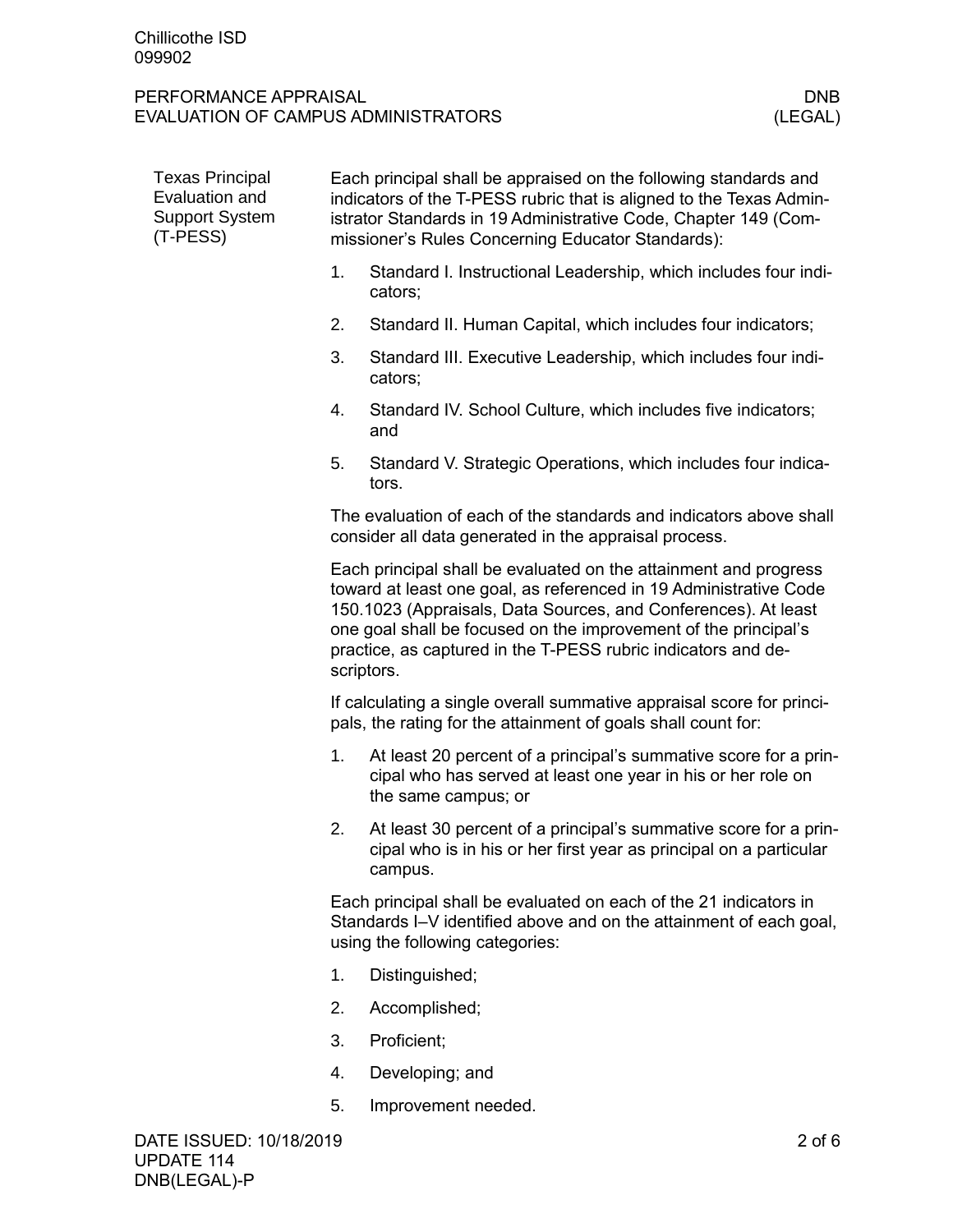|  |                         |                                                                                                                                           | Beginning with the 2017–18 school year, each principal appraisal<br>shall include the campus-level academic growth or progress of the<br>students enrolled at the principal's campus. |                                                                                                                                                                                                                                                                                                                 |  |  |
|--|-------------------------|-------------------------------------------------------------------------------------------------------------------------------------------|---------------------------------------------------------------------------------------------------------------------------------------------------------------------------------------|-----------------------------------------------------------------------------------------------------------------------------------------------------------------------------------------------------------------------------------------------------------------------------------------------------------------|--|--|
|  |                         | If calculating a single overall summative appraisal score for princi-<br>pals, the measure of student growth or progress shall count for: |                                                                                                                                                                                       |                                                                                                                                                                                                                                                                                                                 |  |  |
|  |                         | 1.                                                                                                                                        |                                                                                                                                                                                       | At least 20 percent of a principal's summative score for a prin-<br>cipal who has served two or more years in his or her role on<br>the same campus;                                                                                                                                                            |  |  |
|  |                         | 2.                                                                                                                                        |                                                                                                                                                                                       | At least 10 percent of a principal's summative score for a prin-<br>cipal who has served one year in his or her role on the same<br>campus; or                                                                                                                                                                  |  |  |
|  |                         | 3.                                                                                                                                        |                                                                                                                                                                                       | May not be included in calculating a single overall summative<br>appraisal score for a principal who is in his or her first year as<br>principal on a particular campus.                                                                                                                                        |  |  |
|  |                         |                                                                                                                                           |                                                                                                                                                                                       | Each principal shall be evaluated on student growth or progress<br>using one of the terms from the following categories:                                                                                                                                                                                        |  |  |
|  |                         | 1.                                                                                                                                        |                                                                                                                                                                                       | Distinguished;                                                                                                                                                                                                                                                                                                  |  |  |
|  |                         | 2.                                                                                                                                        |                                                                                                                                                                                       | Accomplished;                                                                                                                                                                                                                                                                                                   |  |  |
|  |                         | 3.                                                                                                                                        | Proficient;                                                                                                                                                                           |                                                                                                                                                                                                                                                                                                                 |  |  |
|  |                         | 4.                                                                                                                                        |                                                                                                                                                                                       | Developing; or                                                                                                                                                                                                                                                                                                  |  |  |
|  |                         | 5.                                                                                                                                        |                                                                                                                                                                                       | Improvement needed.                                                                                                                                                                                                                                                                                             |  |  |
|  |                         | 19 TAC 150.1022                                                                                                                           |                                                                                                                                                                                       |                                                                                                                                                                                                                                                                                                                 |  |  |
|  | Appraisal<br>Procedures | The annual principal appraisal shall include:                                                                                             |                                                                                                                                                                                       |                                                                                                                                                                                                                                                                                                                 |  |  |
|  |                         | 1.                                                                                                                                        |                                                                                                                                                                                       | At least one appraiser-approved goal that shall be:                                                                                                                                                                                                                                                             |  |  |
|  |                         |                                                                                                                                           | a.                                                                                                                                                                                    | Initially drafted in conjunction with the principal's end-of-<br>year conference from the previous year, as applicable<br>revised as needed based on changes to the context of<br>the principal's assignment at the beginning of the current<br>school year, and submitted to the principal's appraiser;<br>and |  |  |
|  |                         |                                                                                                                                           | b.                                                                                                                                                                                    | Maintained throughout the course of the school year by<br>the principal to track progress in the attainment of goals<br>and the actions taken to achieve the goals;                                                                                                                                             |  |  |
|  |                         |                                                                                                                                           |                                                                                                                                                                                       |                                                                                                                                                                                                                                                                                                                 |  |  |

c. Shared with the principal's appraiser prior to the end-ofyear conference; and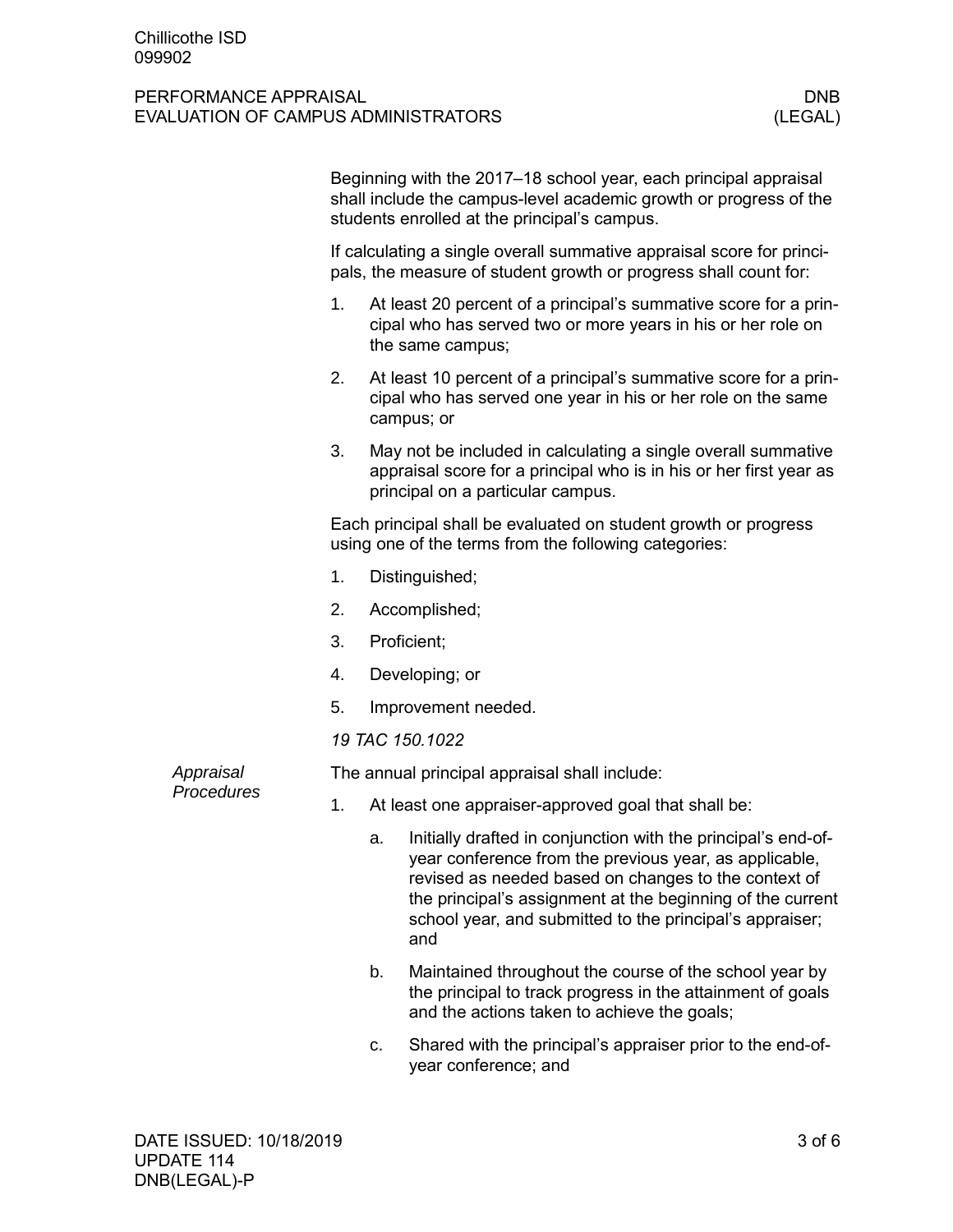|                             |                                                                                                                                                                                                                                                                                                                                                                                                                                                                                       | d.    | Used after the end-of-year conference in the determina-<br>tion of ratings for the attainment of goals;                                                                                                                                                                                        |  |  |  |
|-----------------------------|---------------------------------------------------------------------------------------------------------------------------------------------------------------------------------------------------------------------------------------------------------------------------------------------------------------------------------------------------------------------------------------------------------------------------------------------------------------------------------------|-------|------------------------------------------------------------------------------------------------------------------------------------------------------------------------------------------------------------------------------------------------------------------------------------------------|--|--|--|
|                             | 2.                                                                                                                                                                                                                                                                                                                                                                                                                                                                                    |       | A pre-evaluation conference prior to the principal submitting<br>his or her goals to the principal's appraiser;                                                                                                                                                                                |  |  |  |
|                             | 3.                                                                                                                                                                                                                                                                                                                                                                                                                                                                                    |       | A mid-year conference to determine and discuss progress to-<br>ward the attainment of goals;                                                                                                                                                                                                   |  |  |  |
|                             | 4.                                                                                                                                                                                                                                                                                                                                                                                                                                                                                    |       | An end-of-year conference that:                                                                                                                                                                                                                                                                |  |  |  |
|                             |                                                                                                                                                                                                                                                                                                                                                                                                                                                                                       | a.    | Reviews data collected throughout the current school<br>year and previous school years, if available;                                                                                                                                                                                          |  |  |  |
|                             |                                                                                                                                                                                                                                                                                                                                                                                                                                                                                       | b.    | Examines and discusses the artifacts and evidence re-<br>lated to the principal's performance on the 21 indicators<br>of T-PESS rubric and the attainment of goals;                                                                                                                            |  |  |  |
|                             |                                                                                                                                                                                                                                                                                                                                                                                                                                                                                       | C.    | Examines and discusses evidence related to student<br>growth or progress measures, as described in 19 Admin-<br>istrative Code 150.1022(f)-(h), when available; and                                                                                                                            |  |  |  |
|                             |                                                                                                                                                                                                                                                                                                                                                                                                                                                                                       | d.    | Identifies potential goals and professional development<br>activities for the principal for the next school year; and                                                                                                                                                                          |  |  |  |
|                             | 5.                                                                                                                                                                                                                                                                                                                                                                                                                                                                                    | ence. | A written summative annual appraisal report to be provided to<br>the principal after the conclusion of the end-of-year confer-                                                                                                                                                                 |  |  |  |
| Calendar                    | Each school district shall establish a calendar for the appraisal of<br>principals and provide that calendar to principals prior to the pre-<br>evaluation conference.                                                                                                                                                                                                                                                                                                                |       |                                                                                                                                                                                                                                                                                                |  |  |  |
| <b>Appraisal Report</b>     | The written summative annual appraisal report shall be placed in<br>the principal's personnel file by the end of the appraisal period.                                                                                                                                                                                                                                                                                                                                                |       |                                                                                                                                                                                                                                                                                                |  |  |  |
| Additional<br>Documentation | Any documentation collected after the end-of-year conference but<br>before the end of the contract term during one school year may be<br>considered as part of the appraisal of a principal. If the documenta-<br>tion affects the principal's evaluation in any indicator, the attain-<br>ment of goals, or a measure of student growth or progress, another<br>summative report shall be developed to inform the principal of the<br>changes prior to the end of the contract term. |       |                                                                                                                                                                                                                                                                                                |  |  |  |
|                             |                                                                                                                                                                                                                                                                                                                                                                                                                                                                                       |       | 19 TAC 150.1023(b)-(e)                                                                                                                                                                                                                                                                         |  |  |  |
| Appraiser<br>Qualifications |                                                                                                                                                                                                                                                                                                                                                                                                                                                                                       |       | The principal appraisal process requires at least one certified ap-<br>praiser. Before conducting an appraisal, an appraiser must be cer-<br>tified by having satisfactorily completed the state-approved<br>T-PESS. Periodic recertification and training may be required. 19<br>TAC 150.1024 |  |  |  |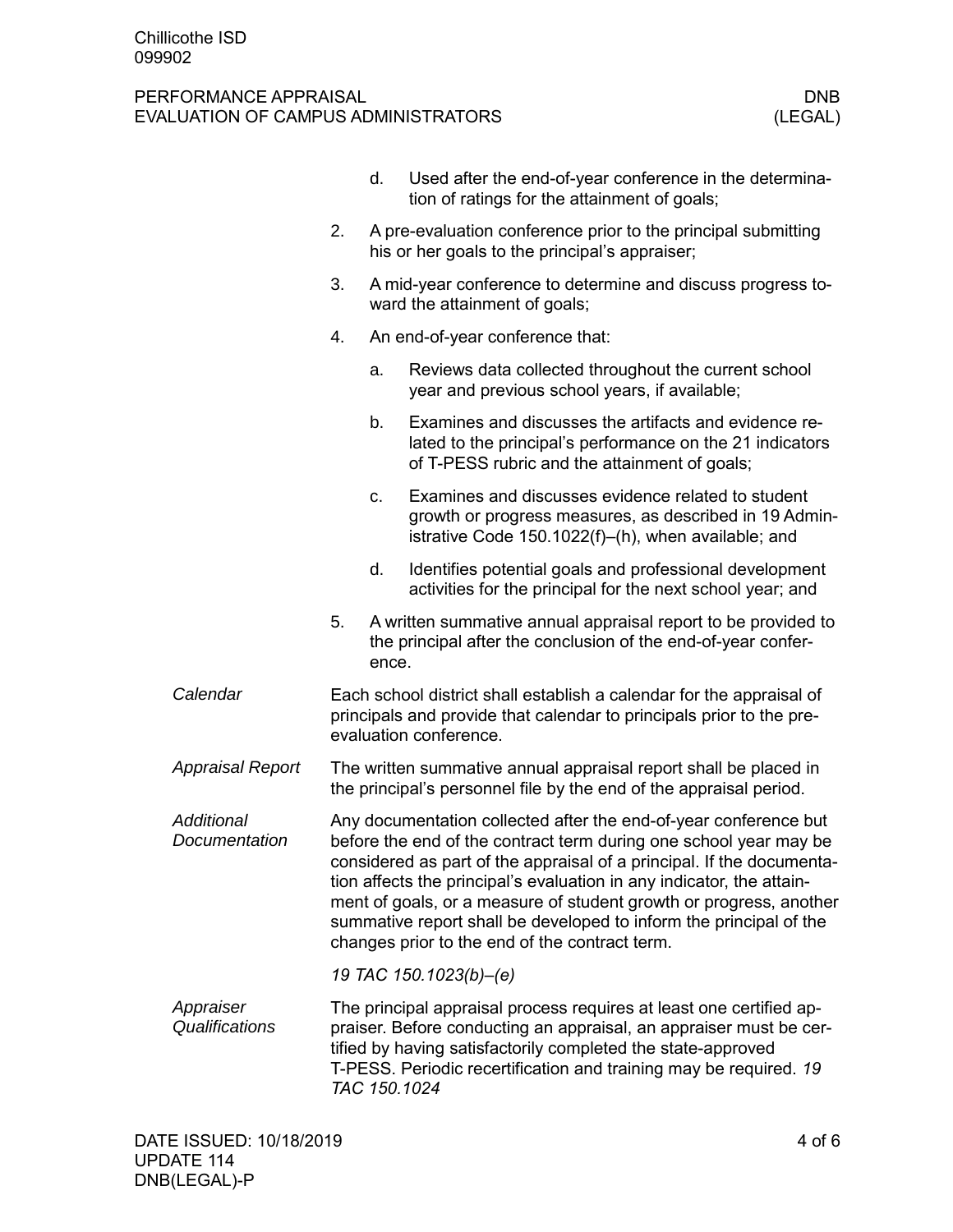| Orientation                                               | A district shall ensure that a principal is provided with an orientation<br>of the T-PESS either prior to or in conjunction with the pre-evalua-<br>tion conference when:                                                                                                                                                                                                                                                                                                                                                                                                  |                                                                                                                                                                                                             |  |  |  |  |
|-----------------------------------------------------------|----------------------------------------------------------------------------------------------------------------------------------------------------------------------------------------------------------------------------------------------------------------------------------------------------------------------------------------------------------------------------------------------------------------------------------------------------------------------------------------------------------------------------------------------------------------------------|-------------------------------------------------------------------------------------------------------------------------------------------------------------------------------------------------------------|--|--|--|--|
|                                                           | 1.                                                                                                                                                                                                                                                                                                                                                                                                                                                                                                                                                                         | The principal is new to the district;                                                                                                                                                                       |  |  |  |  |
|                                                           | 2.                                                                                                                                                                                                                                                                                                                                                                                                                                                                                                                                                                         | The principal has never been appraised under the T-PESS; or                                                                                                                                                 |  |  |  |  |
|                                                           | 3.                                                                                                                                                                                                                                                                                                                                                                                                                                                                                                                                                                         | District policy regarding principal appraisal has changed since<br>the last time the principal was provided with an orientation to<br>the T-PESS.                                                           |  |  |  |  |
|                                                           | The principal orientation shall include all state and local appraisal<br>policies and the local appraisal calendar.                                                                                                                                                                                                                                                                                                                                                                                                                                                        |                                                                                                                                                                                                             |  |  |  |  |
|                                                           | 19 TAC 150.1025                                                                                                                                                                                                                                                                                                                                                                                                                                                                                                                                                            |                                                                                                                                                                                                             |  |  |  |  |
| Alternatives to<br><b>T-PESS</b>                          | A district that does not choose to use the T-PESS must develop its<br>own principal appraisal system supported by locally adopted policy<br>and procedures; developed in consultation with the district-level<br>and campus-level committees established under Education Code<br>11.251; and adopted by the board. Education Code 21.3541; 19<br>TAC 150.1026                                                                                                                                                                                                              |                                                                                                                                                                                                             |  |  |  |  |
|                                                           | Note:                                                                                                                                                                                                                                                                                                                                                                                                                                                                                                                                                                      | The standards, indicators, knowledge, and skills to be<br>used to align with the training, appraisal, and profes-<br>sional development of principals are outlined in 19 Ad-<br>ministrative Code 149.2001. |  |  |  |  |
| <b>Appraisal of Campus</b><br><b>Administrators Other</b> | A district shall appraise each campus administrator, other than a<br>principal, annually using either:                                                                                                                                                                                                                                                                                                                                                                                                                                                                     |                                                                                                                                                                                                             |  |  |  |  |
| <b>Than Principals</b>                                    | 1.                                                                                                                                                                                                                                                                                                                                                                                                                                                                                                                                                                         | The commissioner's recommended appraisal process and<br>performance criteria; or                                                                                                                            |  |  |  |  |
|                                                           | 2.                                                                                                                                                                                                                                                                                                                                                                                                                                                                                                                                                                         | An appraisal process and performance criteria developed by<br>the district in consultation with the district- and campus-level<br>committees and adopted by the board.                                      |  |  |  |  |
|                                                           | Education Code 21.354(c)                                                                                                                                                                                                                                                                                                                                                                                                                                                                                                                                                   |                                                                                                                                                                                                             |  |  |  |  |
|                                                           | A district may use the T-PESS to appraise campus administrators<br>other than principals provided the school district makes appropriate<br>modifications to ensure that the T-PESS rubric and components fit<br>the job descriptions of the campus administrators other than princi-<br>pals evaluated with the T-PESS. A district using T-PESS for admin-<br>istrators other than principals shall evaluate administrators on the<br>attainment and progress toward at least one goal, as referenced in<br>19 Administrative Code 150.1023 (Appraisals, Data Sources, and |                                                                                                                                                                                                             |  |  |  |  |